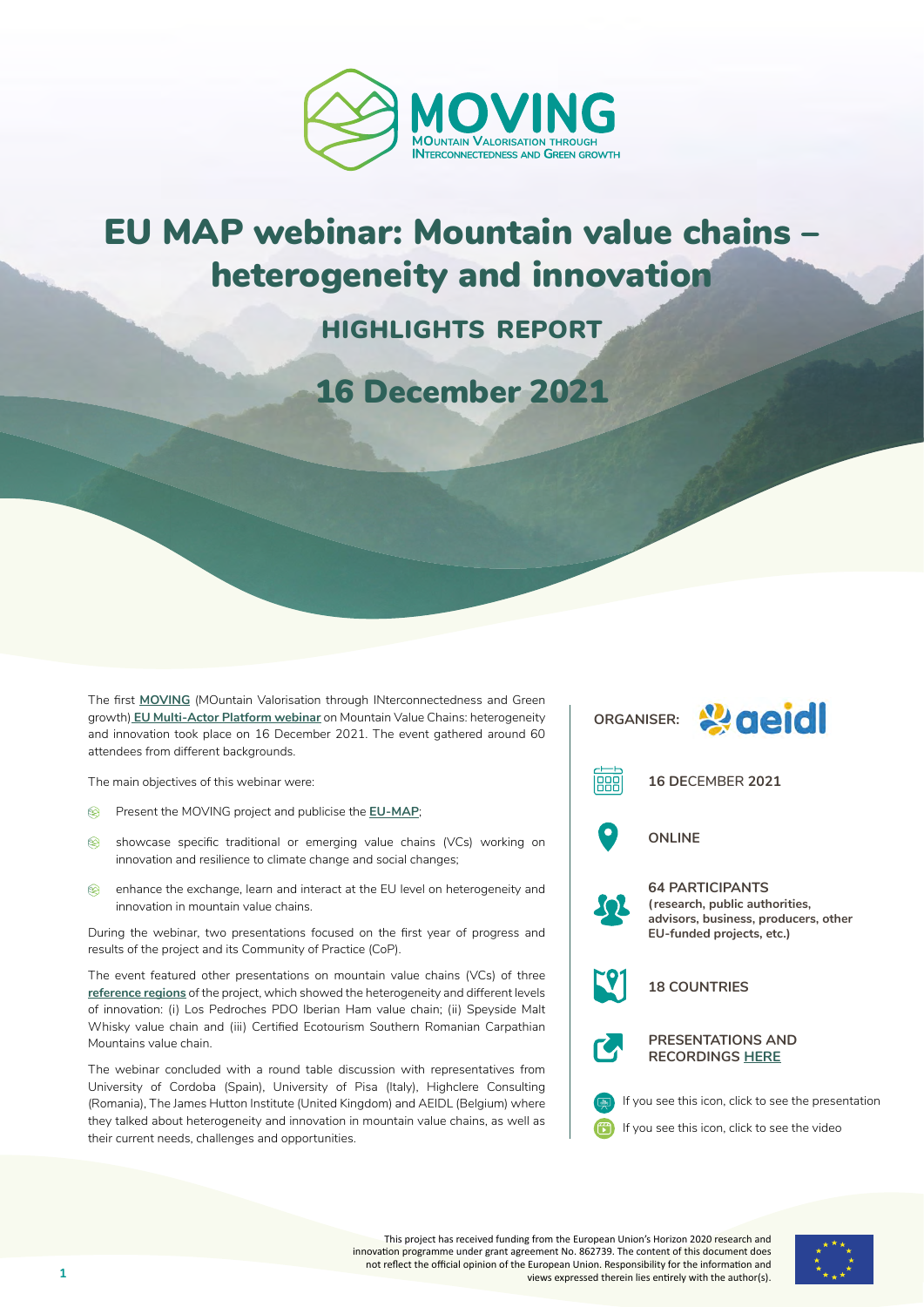#### GETTING TO KNOW MOVING



### MOVING:first year of progress and results @@

María del Mar DELGADO MOVING Coordinator, University of Cordoba

Mar Delgado from the University of Cordoba presented the project and its first year of progress and results.

MOVING is a Horizon 2020 project that started in September 2020 and will last until the end of August 2024. It is a research and innovation action coordinated by the University of Cordoba (Spain), and it gathers 23 partner organisations.

The project selected 23 mountain Reference Regions in 16 countries, which represent the wide diversity of mountain areas in Europe. In these regions, the project is rolling-out its research activities and actions engaging relevant stakeholders through 24 Multi-Actor Platforms (MAPs).

The project aims to build capacities and co-develop a sound evidence-base to support the policy frameworks that address mountain areas' needs across Europe. It is analysing existing value chains and identifying new or upgraded ones that contribute to the resilience and sustainability of mountain areas, valorising local assets, and delivering private and public goods.

In relation to the key research activities that MOVING project has carried out so far, Ms Delgado highlighted the MOVING **[Conceptual](https://www.moving-h2020.eu/linking-the-value-chain-to-socio-ecological-systems-approaches/)  [and Analytical Framework \(CAF\)](https://www.moving-h2020.eu/linking-the-value-chain-to-socio-ecological-systems-approaches/)** and the work behind the **[Inventory of mountain value chains](https://www.moving-h2020.eu/inventory-mountain-value-chains/)**, where MOVING has screened more than 450 traditional, emerging and innovative value chains in European mountain areas.

Other **[deliverables](https://www.moving-h2020.eu/library/)** have been finalised, such as the initial set of **[Policy Briefs](https://www.moving-h2020.eu/wp-content/uploads/2021/09/D2.2-Initial-Set-of-Policy-Briefs.pdf)**; the land use systems and land cover maps in 23 Reference Regions, and the list of **[selected value chains](https://www.moving-h2020.eu/wp-content/uploads/2021/09/D4.2_List-of-selected-value-chains-and-relationship-building.pd)** and relationship building.

The project co-creates the required knowledge and data with local actors through MAPs. The project has started a spatial and participatory analysis of vulnerabilities and resilience, to climate change and other relevant threats, of land use, production systems, and value chains in each of the 23 selected Reference Regions.

In addition, MOVING is going to start to produce and provide interactive visual tools such as MOVING Mountains App and an open tool for visualisation of georeferenced data.



#### MOVING: Community of Practice and the EU Multi-**Actor Platform ®6** Blanca CASARES EU MAP Coordinator, AEIDL **MOVING CoP**

Blanca Casares from AEIDL presented the MOVING **[Community of Practice \(CoP\)](https://www.moving-h2020.eu/community-of-practice/)**, which is a core feature of the project. It is understood as a European-wide Science-Society-Policy interface to engage different stakeholders around resilience to climate change and social change of mountain value chains.

In practice, the CoP includes 23 regional Multi-Actor Platform (MAPs), established in the 23 Reference Regions, and one European-level Multi-Actor Platform (EU MAP). In this first year of the project, progress has been made in setting up all of them. MOVING will connect research, policy and society through its 24 Multi-Actor Platforms.

The EU MAP offers an open space to stakeholders that are interested to exchange, learn and interact at the EU level to: (a) contribute to key MOVING deliverables; (b) support peer-to-peer exchanges on additional topics relevant for the members and for the regional MAPs; and (c) create a long-lasting community.

Among the different activities and contacts that have taken place this year, she mentioned the MOVING contribution to the **[EU Roadmap for sustainable carbon cycles](https://www.moving-h2020.eu/news/moving-contribution-roadmap/)**. MOVING's feedback focuses on recommendations to improve mountain management and reduce the risks that mountains face due to climate change.

In addition, she referred to the **[article](https://www.moving-h2020.eu/news/why-an-international-mountain-day/)** and **[infographic](https://www.moving-h2020.eu/wp-content/uploads/2021/12/MOVING_InternationalMountainDay.pdf)** produced in collaboration with Mountain Partnership (FAO) for the International Mountain Day.



**Meet, share, exchange and learn from relevant European players. Join the EU MAP by expressing your interest [here.](https://moving.d4science.org/expression-of-interest)**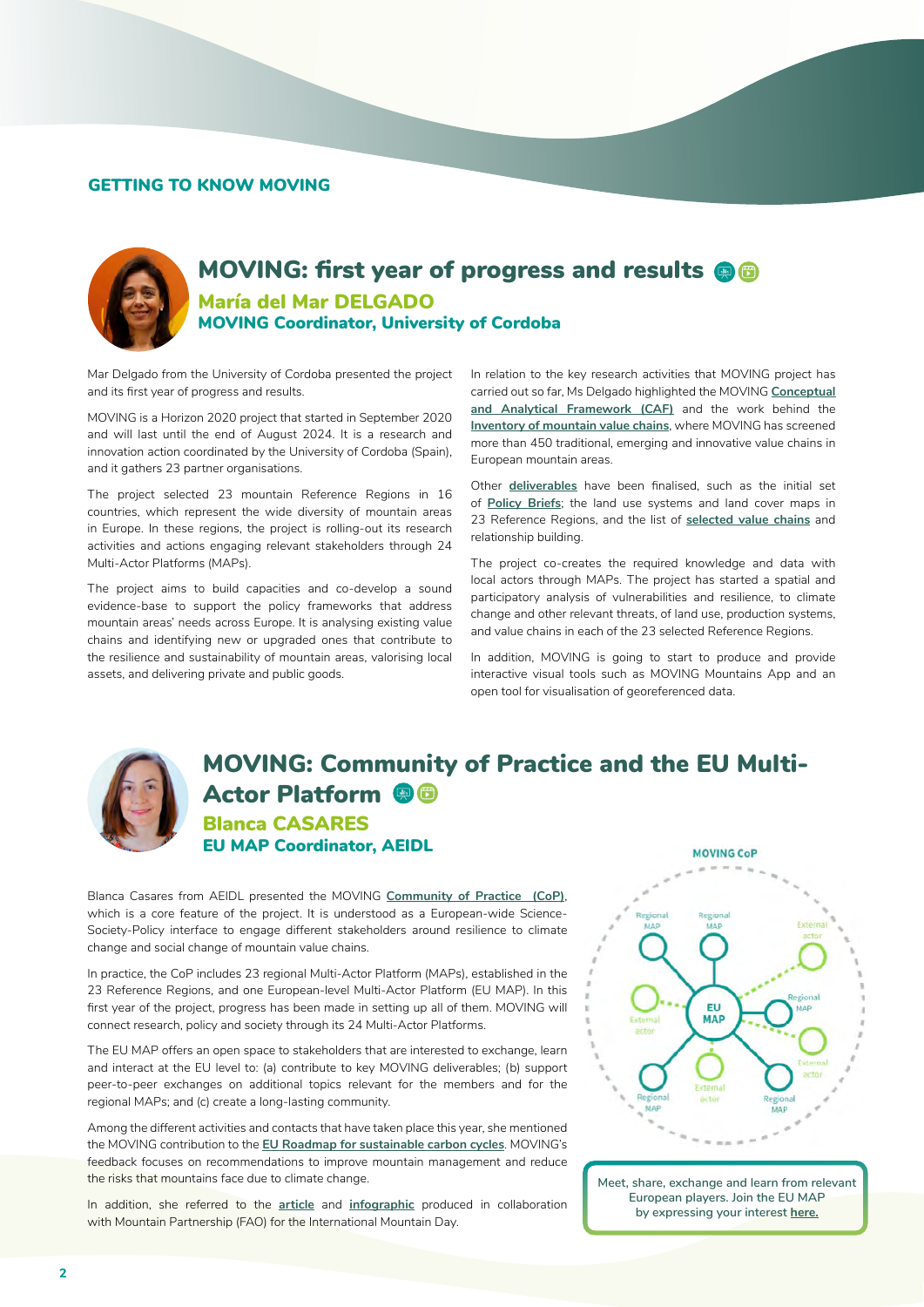#### GETTING TO KNOW MOVING's VALUE CHAINS



### Los Pedroches PDO Iberian Ham value chain Sherman FARHAD Member of the coordinating team of Sierra Morena reference region, University of Cordoba

Sherman Farhad from the University of Cordoba presented the work being carried out in **[Sierra Morena Reference Region](https://www.moving-h2020.eu/reference_regions/sierra-morena-spain/)** on the Los Pedroches protected designation of origin (PDO) Iberian Ham value chain. The project has started a deep participatory and extended value chain analysis.

The region, located in the south-west of the Iberian Peninsula, is part of a unique landscape in Spain called Dehesa. Dehesas are a multi-functional agro-silvo-pastoral system where agriculture, forestry and grazing are combined.

She explained the territorial importance of Iberian ham and the relevance of the PDO certification in this value chain. She also highlighted that the final product of this VC (Iberian Ham) is considered a healthy and top quality product due to its unsaturated fat marbling, which is the result of: 1) unique traditional Iberian pigs breed, 2) raised under extensive systems, and 3) fed with specific diet based on acorns from holm oak trees.

In relation to stakeholder participation, the Multi-Actor Platform is composed of a diverse group of actors from different stages of the Iberian ham VC.

Regarding the first results of the participatory vulnerability analysis, acorn production has been identified as the key reference variable. The main concern in the region is the loss of the holm oak trees

(from which acorns are obtained) due to a root pathogen called Phytophthora cinnamomic. She presented as main causes for tree loss: droughts and higher temperatures (due to climate change), poor soil management and pruning, and stocking density. Additionally, lack of generational replacement and the consequent loss of dehesa management knowledge are also threatening the future of the region.

Among the main elements of innovation, Sherman pointed out: (a) digitalisation, (b) PDO certification (Los Pedroches), (c) processing infrastructure and export, (d) e-commerce.

Finally, she concluded by highlighting the key opportunity that MOVING provides to deeply analyse the Iberian ham VC (practices, actors, values, opportunities and challenges, etc.), hand-inhand with the regional MAP members, to hopefully co-create conducive policy environments, capable to support local actors in their practices, innovations, and adaptation capacities; and finally to contribute to the resilient and sustainable future of the Sierra Morena mountain region.

**Find out more about the Sierra Morena Reference Region, its selected value chain and the regional Multi-Actor Platform (MAP), [here.](https://www.moving-h2020.eu/reference_regions/sierra-morena-spain/)**



#### Speyside Malt Whisky value chain @@ Kirsty BLACKSTOCK Coordinator of Highland and Islands reference region, The James Hutton Institute

Kirsty Blackstock from The James Hutton Institute provided a presentation about the work being carried out in a specific part of the **[Highlands and Islands Reference Region](https://www.moving-h2020.eu/reference_regions/highlands-and-islands-uk-scotland/)**, the Speyside Malt Whisky value chain. She explained all the practices involved in Speyside Whisky in the different stages of the chain: production, processing, distribution and marketing, and consumption.

She described the extended value chain, emphasising the importance of territorial capital (water quality and quantity, as well as mountain imaginaries at resource and landscape level), and the connections up and down the catchment area (primary, manufacturing and service) and between local SMEs and multinationals.

In addition, she provided an overview of the distribution of distilleries in the Mountain Reference Landscape (MRL) and the connection between distilleries, land cover and land use, which influence the quality and quantify of water on which the VC depends. Regarding vulnerability to environmental change, she explained that it is necessary to consider spring and surface water, to understand how different factors influence water in order to identify the perception of exposure, to discuss the VC's sensitivity to exposure and adaptive capacity of the Whisky Industry. The factors considered include: muirburn, snowmelt, peat soil condition, rainfall, land use

change, water temperature, air temperature, extreme events and overexploitation.

In relation to stakeholder participation, the Multi-Actor Platform is composed by a diverse group of actors mainly related to endogenous resources and enabling environment.

In terms of areas to explore, she pointed out: re-localising the benefits of the VC for the local population, different approaches to innovation for net zero emissions (such as distillery innovations or wider catchment restoration) and the identification and support of new alliances. She also talked about areas to explore related to innovation for net zero emissions such as distillery innovations and investment in catchment restoration.

Finally, she concluded that: (a) value chains are a complementary perspective on uplands in Scotland; (b) communities of practice can translate research into action across separate policy and business silos; and (c) localised benefits of global value chain are of value for the people of Spey.

**Find out more about the Highland and Islands Reference Region, its selected value chain and the regional Multi-Actor Platform (MAP), [here](https://www.moving-h2020.eu/reference_regions/highlands-and-islands-uk-scotland/).**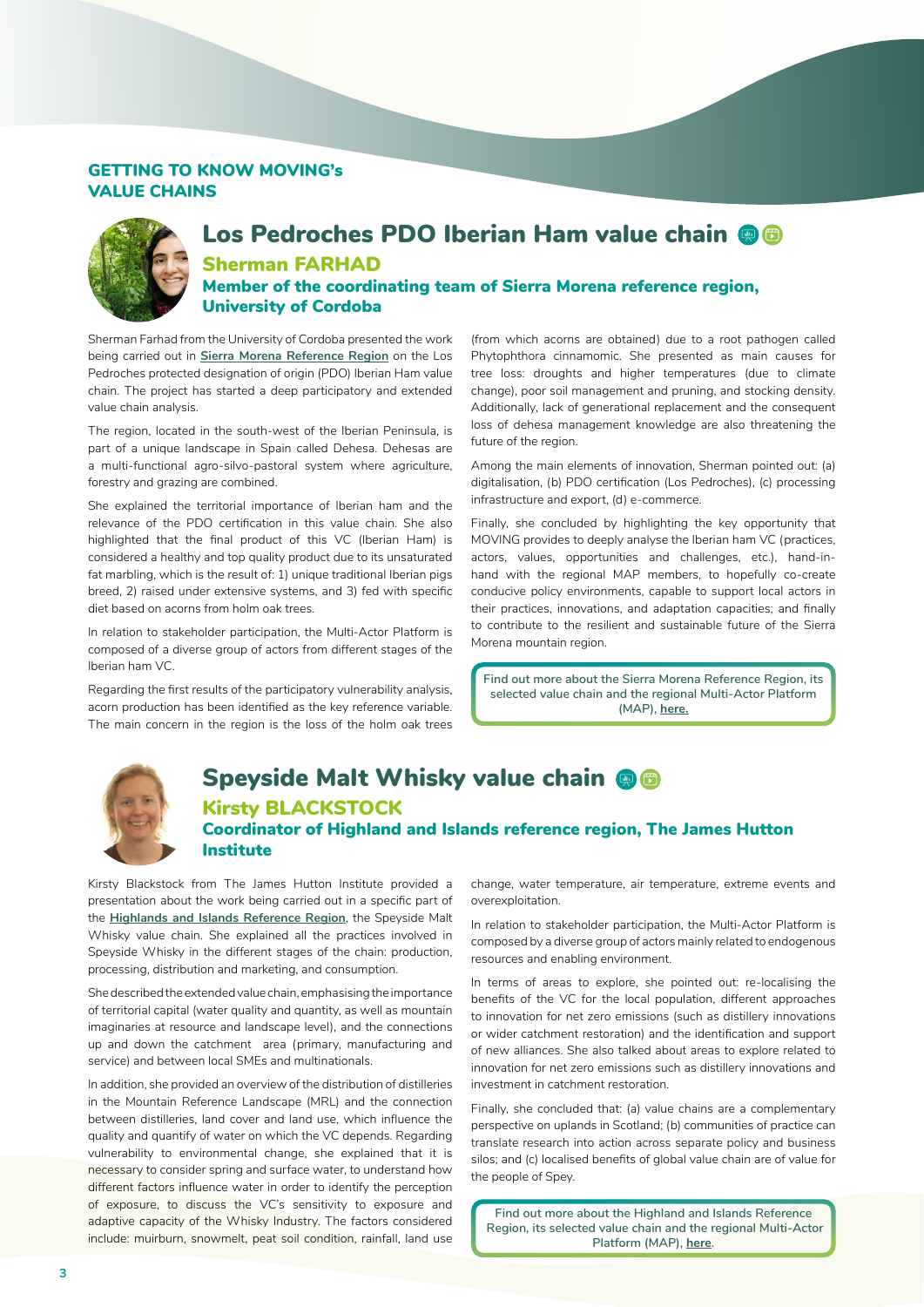#### GETTING TO KNOW MOVING's VALUE CHAINS



## Certified ecotourism Southern Romanian Carpathian Mountainsvalue chain @@

#### Cătălina ROGOZAN

Member of the coordinating team of Southern Romanian Carpathian mountains reference region, Highclere Consulting

Cătălina Rogozan from Highclere Consulting presented the work being carried out in the **[Southern Romanian Carpathian Mountains](https://www.moving-h2020.eu/reference_regions/southern-romanian-carpathian-mountains-romania/)  [Reference Region](https://www.moving-h2020.eu/reference_regions/southern-romanian-carpathian-mountains-romania/)** on the Certified ecotourism value chain.

She provided information on the location of the region and more specifically on the Mountain Reference Landscape (MRL) as well as its area, population and average income. The land use system is a mosaic landscape with forest and extensive semi-natural grassland. The reference variable in the ongoing analysis is landscape composition.

Following this, she delved into the question of why certified ecotourism is important. The Piatra Craiului National Park represents a high quality tourist destination, but also a fragile landscape and a vulnerable ecosystem that is under great pressure from inappropriate development.

The Piatra Craiului region is one of ten 'ecodestinations' promoted by the Association of Ecotourism in Romania (AER). Certified ecotourism has great potential to contribute to the sustainability and resilience of the region.

Stakeholders to be engaged include producers (farmers and foresters), public authorities/policy makers, researchers, innovation brokers/advisors, business, NGOs, etc.

The current and emerging vulnerabilities are changing land use and the landscape due to: (i) over-exploitation of forest and other local resources, (ii) abandonment of less accessible grasslands in the mountains and decline in traditional farming, (iii) chaotic development of leisure, recreation and tourism activities, and (iv) poor construction of tourist accommodation and holiday homes. Another risk identified is the impact of climate change (extreme rainfall and flooding, raising temperatures and risk of wildfires).

Finally, regarding future perspectives, she concluded that a more strategic and integrated approach to local sustainable development is needed, including social, economic, environmental and governance aspects.

Traditions are deeply rooted, and local people are very resistant to change - this is both a strength and a weakness. But how do we engage local people in building sustainability and resilience?

**Find out more about the Highland and Islands Reference Region, its selected value chain and the regional Multi-Actor Platform (MAP), [here](https://www.moving-h2020.eu/reference_regions/southern-romanian-carpathian-mountains-romania/).**